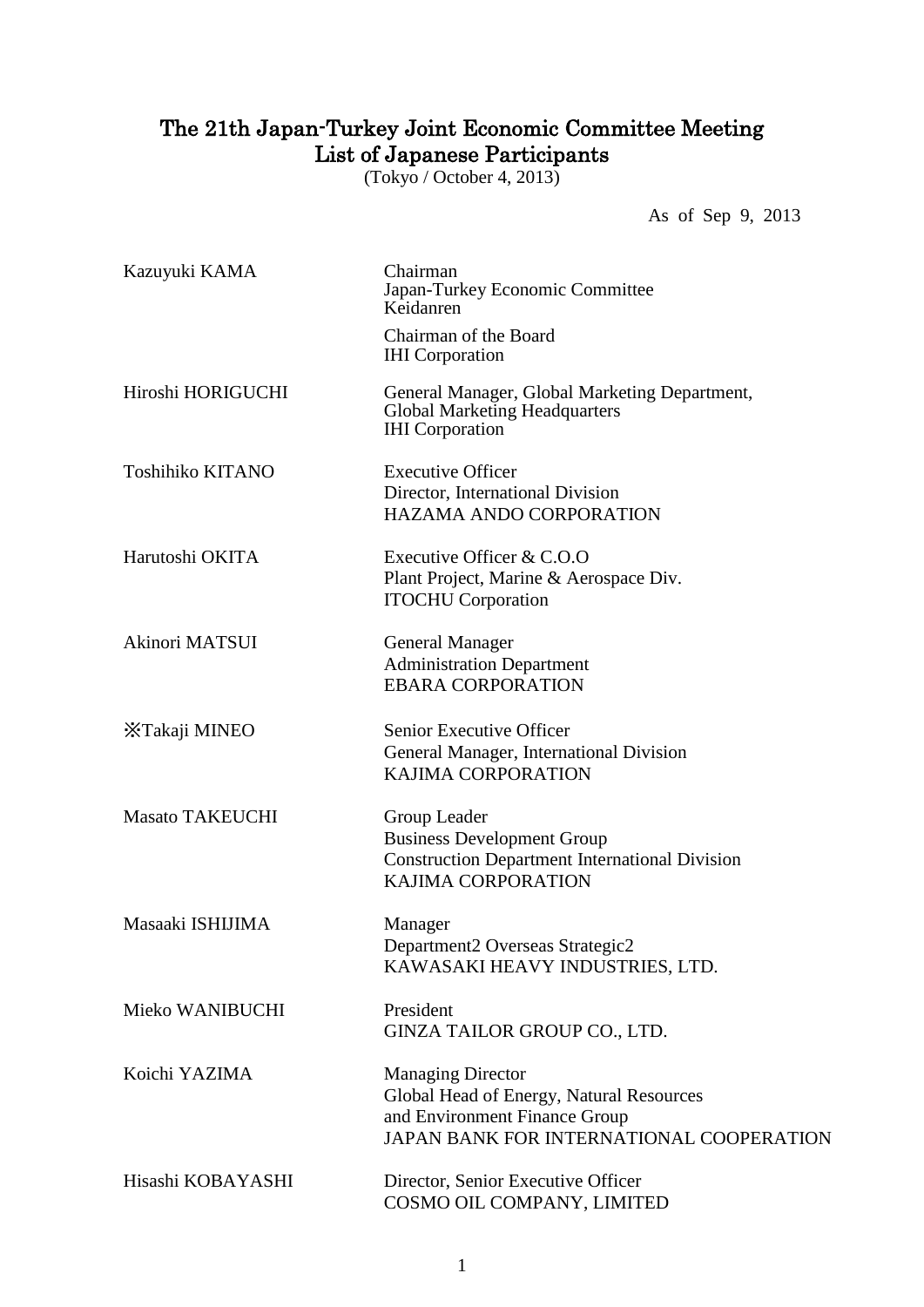| Masao FUJITA          | Senior Executive Officer<br>Komatsu Ltd.                                                                                                                      |
|-----------------------|---------------------------------------------------------------------------------------------------------------------------------------------------------------|
| Shigeki TONOOKA       | Member of the Board<br><b>Senior Managing Director</b><br><b>JFE Engineering Corporation</b>                                                                  |
| Kazuyuki TANAKA       | <b>Senior Vice President</b><br>JX Nippon Oil & Energy Corporation                                                                                            |
| Koichiro HIGASHIDE    | <b>Managing Officer</b><br>Director, Corporate Planning Division<br>SHIMIZU CORPORATION                                                                       |
| Takeshi HASEGAWA      | Deputy General Manager<br><b>Business Development Department</b><br><b>International Division</b><br>SHIMIZU CORPORATION                                      |
| Koichiro EBIHARA      | Senior Staff Officer<br>Mitsui O.S.K Lines, Ltd.                                                                                                              |
| <b>Kozo OMAE</b>      | <b>General Manager</b><br>Corporate Planning DIV.<br>NIPPON STEEL & SUMITOMO METAL CORPORATION                                                                |
| <b>Tetsuo SHIMIZU</b> | <b>General Manager</b><br>International Business Development Dept.<br>Sumitomo Rubber Industries, Ltd.                                                        |
| Tsuyoshi NAGAE        | <b>General Manager</b><br><b>Strategic Business Research Department</b><br>SUMITOMO FORESTRY CO., LTD.                                                        |
| Hayao HORA            | Senior Executive Vice President<br>ALL NIPPON AIRWAYS CO., LTD.                                                                                               |
| Hideaki MATSUKI       | Europe, Russia & NIS Leader<br>Regional Coordination & Administration Dept.<br>Regional Coordination by Administration Seat<br>Sojitz Corporation             |
| Satoru OGATA          | <b>Executive Vice President</b><br><b>Chief Executive International Operations Headquarters</b><br><b>TAISEI CORPORATION</b>                                  |
| Yukio MATSUNO         | <b>Executive Officer</b><br>Deputy in Change of Building Construction & Engineer<br><b>International Operations Headguarters</b><br><b>TAISEI CORPORATION</b> |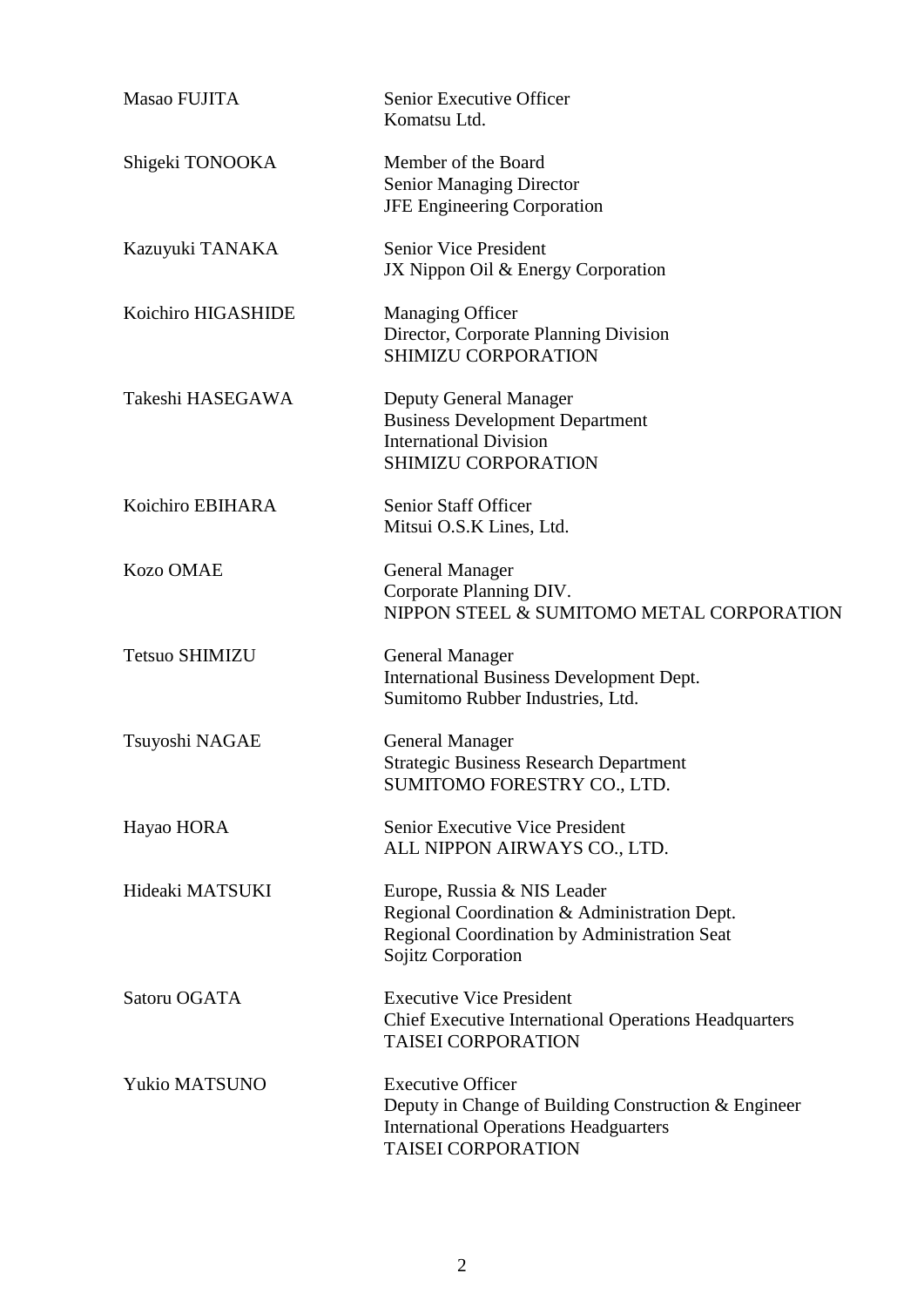| Nobuaki TANAKA            | Ambassador<br>Advisor<br><b>TAISEI CORPORATION</b>                                                                                                                |
|---------------------------|-------------------------------------------------------------------------------------------------------------------------------------------------------------------|
| Kazuyuki FUKUMOTO         | General Manager, Managing Executive Officer<br><b>Overseas Business Division</b><br><b>Engineering Operations Group</b><br>Takasago Thermal Engineering Co., Ltd. |
| Yoichi KANNO              | Special Advisor<br><b>CHIYODA</b> corporation                                                                                                                     |
| Hitoshi BIZEN             | Project Manager<br><b>Overseas External Affairs Division</b><br><b>TOYOTA MOTOR CORPORATION</b>                                                                   |
| <b>Tomoko MIYAKE</b>      | <b>Project Manager</b><br><b>Overseas External Affairs Division</b><br>TOYOTA MOTOR CORPORATION                                                                   |
| <b>Yoshihiro TAKEUCHI</b> | <b>Chief Specialist</b><br>Corporate Government & External Relations Division                                                                                     |
| Katsuhiko SHONO           | <b>Toshiba Corporation</b><br><b>Managing Director</b><br>The Japan Society of Industrial Machinery Manufacturers                                                 |
| <b>Shunsuke KATO</b>      | Manager<br>Middle - East, Eupe & Africa Div.<br>HINO MOTORS, LTD                                                                                                  |
| Wataru YOSHIDA            | Corporate Advisor<br>Marubeni Corporation                                                                                                                         |
| Shohei NAGAI              | <b>Assistant General Manager</b><br>Global Strategy and Coordination Department<br>Marubeni Corporation                                                           |
| Kazuyoshi KATO            | Manager<br><b>International Business Promotion Department</b><br>Global Strateglc Planning & Operations Headquartets<br>Mitsubishi Heavy Industries, Ltd.         |
| Hirokazu SAITO            | Deputy General Manager<br>Europe, CIS, Africa & The Middle East Team<br>Global Strategy & Business Development Dept.<br>Mitsubishi Corporation                    |
| Takafumi INOUE            | Europe, CIS, Africa & The Middle East Team<br>Global Strategy & Business Development Dept.<br>Mitsubishi Corporation                                              |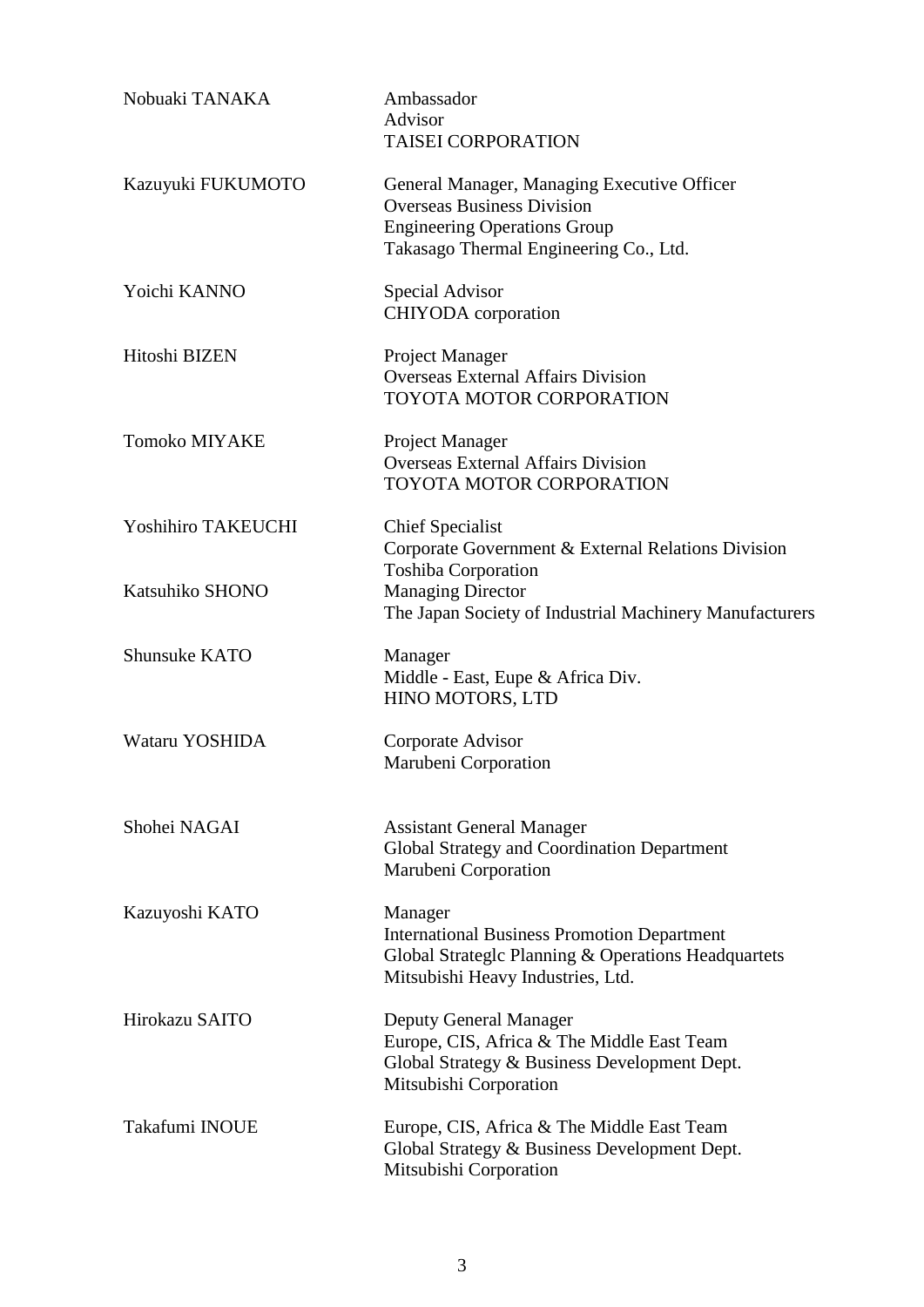| Yukako WADA     | Manager<br>Europe, the Middle East and Africa Section<br><b>Regional Marketing Division</b><br><b>GLOBAL STRATEGIC PLANNING &amp; MARKETING GROUP</b><br>Mitsubishi Electric Corporate |
|-----------------|----------------------------------------------------------------------------------------------------------------------------------------------------------------------------------------|
| Ken URATA       | Manager<br>Europe, the Middle East and Africa Section<br><b>Regional Marketing Division</b><br><b>GLOBAL STRATEGIC PLANNING &amp; MARKETING GROUP</b><br>Mitsubishi Electric Corporate |
| Taihei KOTO     | Deputy Head of Intelligence and Research office<br>Global Planning Division<br>The Bank of Tokyo-Mitsubishi UFJ, Ltd.                                                                  |
| Koichi SAKAMOTO | <b>Managing Director</b><br>Mitsubishi UFJ Lease & Finance Company Limited                                                                                                             |
| Taichi ITO      | <b>Managing Director</b><br>Mitsubishi UFJ Lease & Finance Company Limited                                                                                                             |